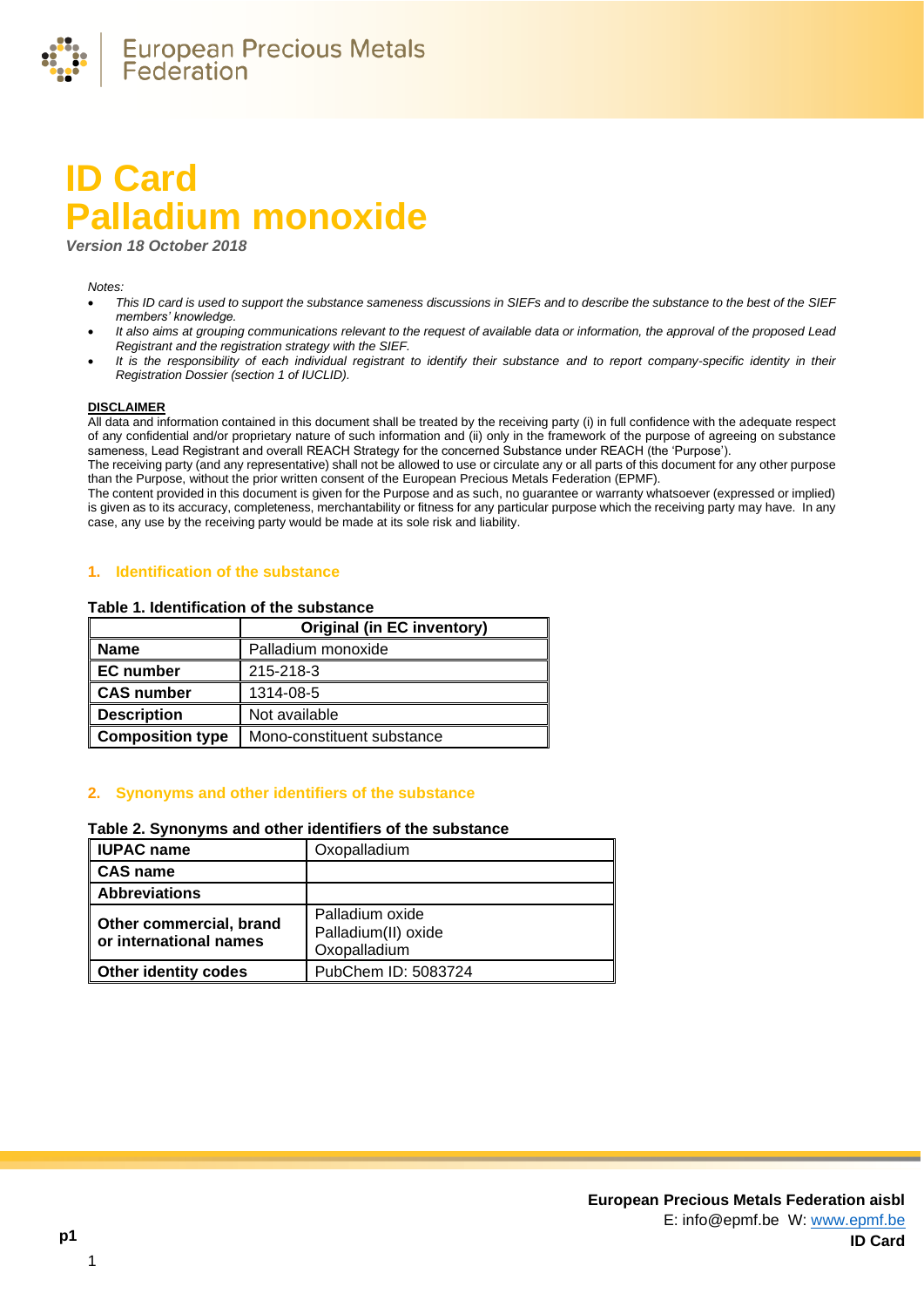

# **3. Substances (with core identifiers) also falling under this substance (with justification)**

## **Table 3. Substances also falling under this substance**

| <b>Name</b>                | EC<br>number | <b>CAS</b><br>number | <b>Justification</b>                                                                                                                                                                                                        |
|----------------------------|--------------|----------------------|-----------------------------------------------------------------------------------------------------------------------------------------------------------------------------------------------------------------------------|
| Palladium<br>oxide hydrate | 613-470-2    | 64109-12-2           | According to Annex V(6) of the REACH Regulation,<br>hydrates of a substance are exempted from Registration<br>provided that the anhydrous form has been registered by<br>the manufacturer or importer using this exemption. |

# **4. Information related to molecular and structural formula of the substance**

#### **Table 4. Information related to molecular and structural formula of the substance**

| <b>Molecular formula</b>                  | PdO (anhydrous basis)          |  |
|-------------------------------------------|--------------------------------|--|
| <b>Structural formula</b>                 | PdO                            |  |
| <b>Smiles notation</b>                    | $O = [Pd]$                     |  |
| <b>Optical activity</b>                   | Not applicable                 |  |
| Typical ratio of (stereo) isomers         | Not applicable                 |  |
| Molecular Weight / Molecular Weight range | 122,42 g/mol (anhydrous basis) |  |

# <span id="page-1-0"></span>**5. Typical composition of the substance**

Palladium monoxide can be placed on the market in anhydrous and hydrated form. All forms of Palladium monoxide will be addressed in the same Registration Dossier but are reported individually in IUCLID section 1.2.

#### **5.1. Palladium monoxide (anhydrous)**

## **Table 5. Typical composition**

|                                | <b>Name</b>                                                                                                                                                                                                                                  | Symbol /<br>Formula | Min & Max<br>concentrations<br>$(%)^{s}$ | <b>Typical</b><br>concentration<br>(%)§§ |
|--------------------------------|----------------------------------------------------------------------------------------------------------------------------------------------------------------------------------------------------------------------------------------------|---------------------|------------------------------------------|------------------------------------------|
| <b>Main</b><br>constituent(s)* | Palladium monoxide                                                                                                                                                                                                                           | <b>PdO</b>          | $99,8 - 100$ <sup>\$</sup>               | >99.8                                    |
| Impurities#                    | Several minor (especially metallic)<br>impurities which do not affect the<br>classification of the substance because of<br>their non-hazardous nature or because they<br>do not exceed the classification cut-off limits<br>in the substance |                     | $0 - 0.2$                                | 0,2                                      |

**\*** ≥ 80 % (w/w) for mono-constituent substances; ≥ 10 % (w/w) and < 80 % (w/w) for multi-constituent substances.

# An impurity is an unintended constituent present in a substance, as produced. It may originate from the starting materials or be the result of secondary or incomplete reactions during the production process. While impurities are present in the final substance, they were not intentionally added.

§ Concentration ranges define the substance sameness criteria agreed by all Consortium Members in preparation of the communication with other SIEF members.

§§ Typical concentration refers to the representative sample used for testing.

 $$$  Corresponds to  $86,8-87,1%$  Pd.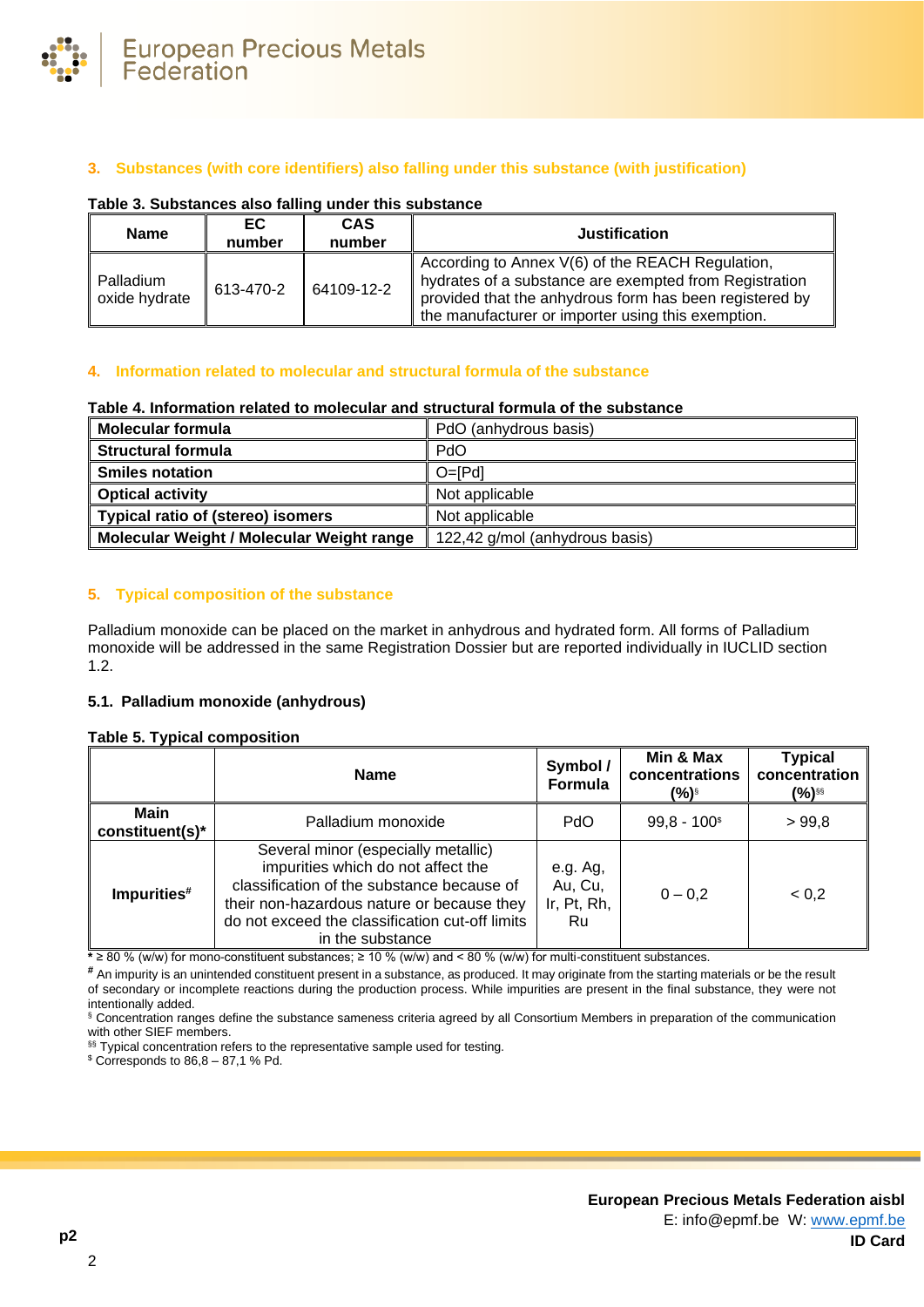The composition given above is typical and should therefore represent the majority of Palladium monoxide (anhydrous) as manufactured and/or imported in the EEA market.

# **5.2. Palladium monoxide hydrate**

# **Table 6. Typical composition**

|                                | <b>Name</b>                                                                                                                                                                                                                                   | Symbol /<br>Formula                   | Min & Max<br>concentrations<br>(%)§ | <b>Typical</b><br>concentration<br>(%)§§ |
|--------------------------------|-----------------------------------------------------------------------------------------------------------------------------------------------------------------------------------------------------------------------------------------------|---------------------------------------|-------------------------------------|------------------------------------------|
| <b>Main</b><br>constituent(s)* | Palladium monoxide hydrate                                                                                                                                                                                                                    | PdO.1H2O                              | $99,8 - 100$                        | > 99.8                                   |
| Impurities#                    | Several minor (especially metallic)<br>impurities which do not affect the<br>classification of the substance because of<br>their non-hazardous nature or because<br>they do not exceed the classification cut-<br>off limits in the substance | e.g. Ag,<br>Au, Cu, Ir,<br>Pt, Rh, Ru | $0 - 0.2$                           | < 0.2                                    |

**\*** ≥ 80 % (w/w) for mono-constituent substances; ≥ 10 % (w/w) and < 80 % (w/w) for multi-constituent substances.

**#** An impurity is an unintended constituent present in a substance, as produced. It may originate from the starting materials or be the result of secondary or incomplete reactions during the production process. While impurities are present in the final substance, they were not intentionally added.

§ Concentration ranges define the substance sameness criteria agreed by all Consortium Members in preparation of the communication with other SIEF members.

§§ Typical concentration refers to the representative sample used for testing.

The composition given above is typical and should therefore represent the majority of Palladium monoxide hydrate as manufactured and/or imported in the EEA market.

# **6. Information on appearance, physical state and properties of the substance**

# **Table 7. Appearance / physical state / properties of the solid substance**

| <b>Physical state</b>         | Solid                 |
|-------------------------------|-----------------------|
| Physical form*                | Crystalline           |
| Appearance                    | Dark grey powder      |
| Particle size**               | Fine to coarse powder |
| Does the solid hydrolyse?#    | No                    |
| Is the solid hygroscopic? $s$ | No                    |

**\*** Crystalline form: solid material whose constituent atoms, molecules, or ions are arranged in an ordered pattern extending in all three spatial dimensions. Amorphous form: solid material whose constituent atoms, molecules, or ions are randomly arranged.

Nanoform: particles in the size range 1 - 100 nm (for full definition of a nanomaterial, see [http://ec.europa.eu/environment/chemicals/nanotech/index.htm#definition\)](http://ec.europa.eu/environment/chemicals/nanotech/index.htm#definition). Fine powder: particles in the size range 100 – 2.500 nm. Coarse powder: particles in the size range 2.500 nm – 1 mm. Massive object: particles in the size range > 1 mm.

**#** Hydrolysis: decomposition (cleavage of chemical bonds) by the addition of water.

**§** Hygroscopic substance: readily attracts moisture from its surroundings in open air, through either absorption or adsorption. Cf. also water/moisture content i[n](#page-1-0) 

Palladium monoxide [can be placed on the market in anhydrous and hydrated form. All forms of Palladium](#page-1-0)  monoxide [will be addressed in the same Registration Dossier but are reported individually in IUCLID section](#page-1-0)  [1.2.](#page-1-0)

# **6.1. [Palladium monoxide \(anhydrous\)](#page-1-0)**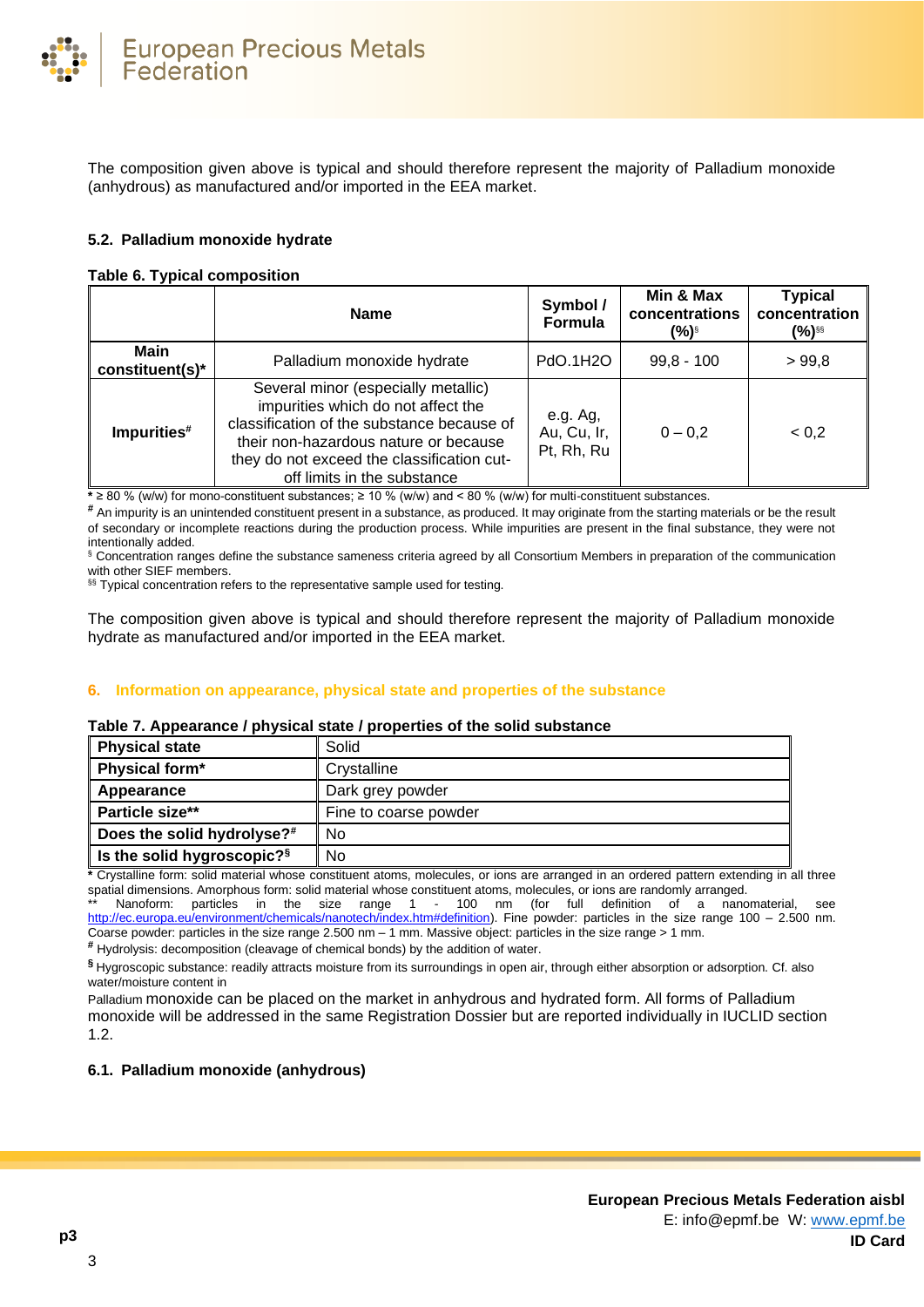

# [Table 5](#page-1-0).

# **7. Analytical data**

Annex VI of REACH requires the registrant to describe the analytical methods and/or to provide the bibliographical references for the methods used for identification of the substance and, where appropriate, for the identification of impurities and additives. This information should be sufficient to allow the methods to be reproduced.

| <b>Parameter / Method</b>                              | <b>Recommended for</b><br>substance identification | Applicable | Not applicable or<br>not recommended |
|--------------------------------------------------------|----------------------------------------------------|------------|--------------------------------------|
|                                                        | and sameness check                                 |            |                                      |
| <b>Elemental analysis</b>                              |                                                    |            |                                      |
| ICP (ICP-MS or ICP-OES)                                | X                                                  |            |                                      |
| Atomic absorption<br>spectroscopy (AAS)                |                                                    |            |                                      |
| Glow discharge mass<br>spectrometry (GDMS)             |                                                    |            |                                      |
| <b>Molecular analysis</b>                              |                                                    |            |                                      |
| Infrared (IR) spectroscopy                             | X                                                  |            |                                      |
| Raman spectroscopy                                     |                                                    |            |                                      |
| <b>Mineralogical analysis</b>                          |                                                    |            |                                      |
| X-Ray Fluorescence (XRF)                               |                                                    | X          |                                      |
| X-Ray Diffraction (XRD)                                | X                                                  |            |                                      |
| Morphology and particle sizing                         |                                                    |            |                                      |
| Electron microscopy (SEM,<br>TEM, REM)*#               |                                                    |            |                                      |
| Laser diffraction*#                                    | X                                                  |            |                                      |
| Particle size by other means<br>(e.g. sieve analysis)# |                                                    |            |                                      |
| Surface area by N-BET*#                                | X                                                  |            |                                      |
| <b>Other</b>                                           |                                                    |            |                                      |
|                                                        |                                                    |            |                                      |

#### **Table 8. Analytical methods for identification of the substance**

\* Analytical techniques particularly (but not exclusively) relevant for nanomaterials.

# The choice of the technique for particle size depends on the size of the material as manufactured/imported/placed on the market/used.

# **8. Lead Registrant**

Hereaus Deutschland GmbH & Co. KG (Germany) volunteers to be the Lead Registrant for Palladium monoxide. The EPMF will provide support to the Lead Registrant as laid down in the EPMF Agreement.

# **9. REACH Strategy**

The table below presents the overall Registration Strategy for Palladium monoxide based on the information available to the EPMF by the date given above on the document.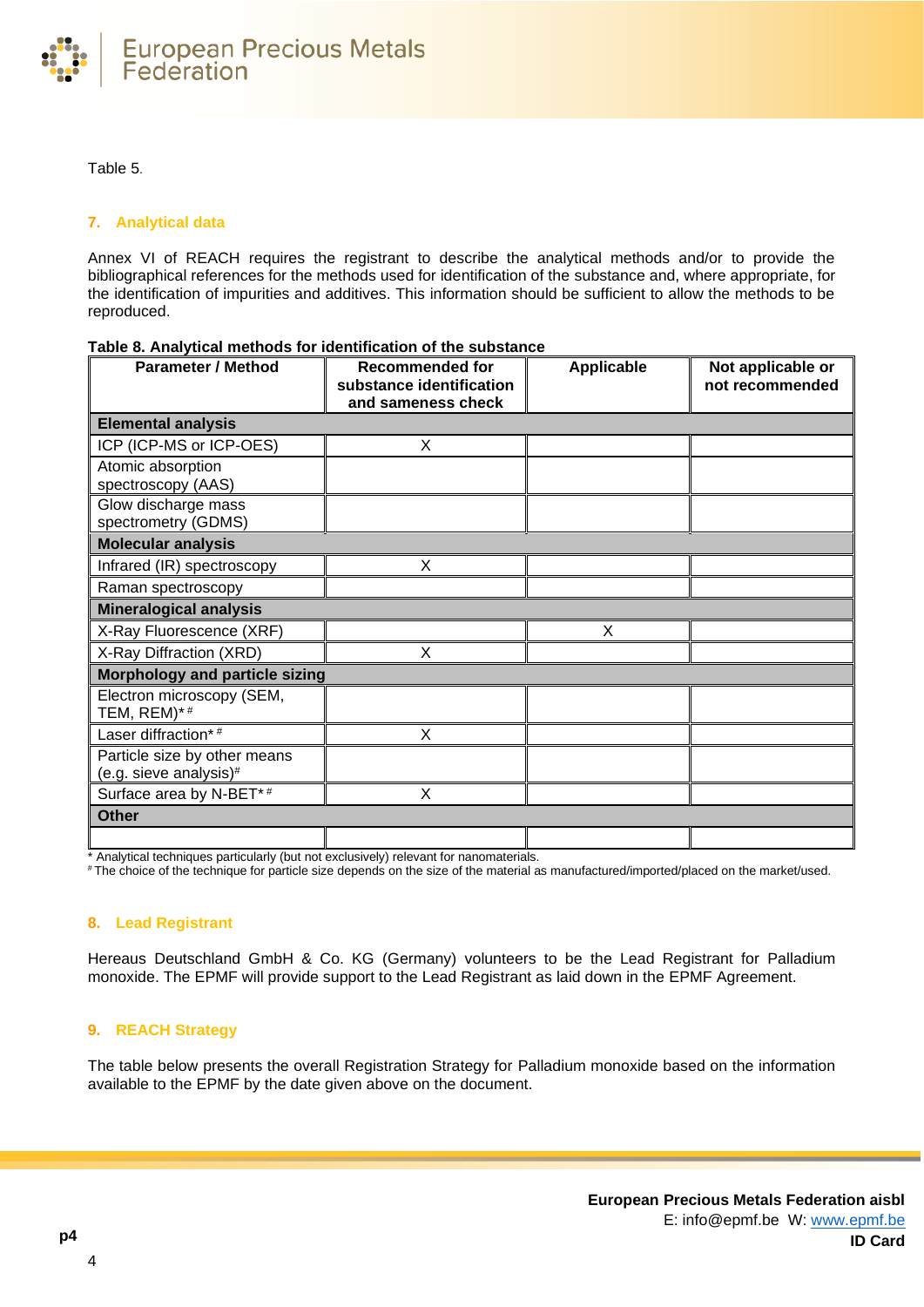

The Registration Dossier will be prepared for the highest substance status (information requirements associated to a substance or Article 10 Registration being higher than an intermediate handled under strictly controlled conditions or Article 17 or 18 one) and associated tonnage band.

The recap below therefore reflects the scope of work of the EPMF for Palladium monoxide and sets the minimum and maximum set of information that will be gathered and/or produced when preparing the Registration Dossier for Palladium monoxide as described in this ID Card.

If higher information requirements are necessary, these can be included in the Registration dossier (if EPMF is made aware of these additional requirements in-time) as an update to the already submitted dossier.

|  | Table 9. REACH strategy for the substance (basis for REACH Registration preparation) |
|--|--------------------------------------------------------------------------------------|
|--|--------------------------------------------------------------------------------------|

| <b>Item</b>                     | <b>Description</b>               |
|---------------------------------|----------------------------------|
| <b>REACH category</b>           | Mono-constituent substance       |
| <b>Highest status</b>           | Substance                        |
| <b>Highest tonnage band</b>     | 1-10 $t/a$                       |
| <b>Information requirements</b> | Available / Existing + Annex VII |
| <b>Existing classification*</b> | Oxidizing solid cat 1 (H271)     |
| <b>Registration deadline</b>    | 2018                             |

**\*** For the pure form, as in the REACH registration dossier

# **10. Scope of the Registration Dossier**

The uses included in this Registration Dossier are listed on the [EPMF website.](https://www.epmf.be/)

# **11. Analytical reference information**

Below the results of IR analysis of a reference sample used for testing.

Spectrometer: Infrared spectrometer Tensor 27 Spectral Range:4000 – 300 cm-1 Resolution: 2 cm-1 Scans: 32 Temperature: ambient Sample preparation: Nujol mull, undefined layer CsJ